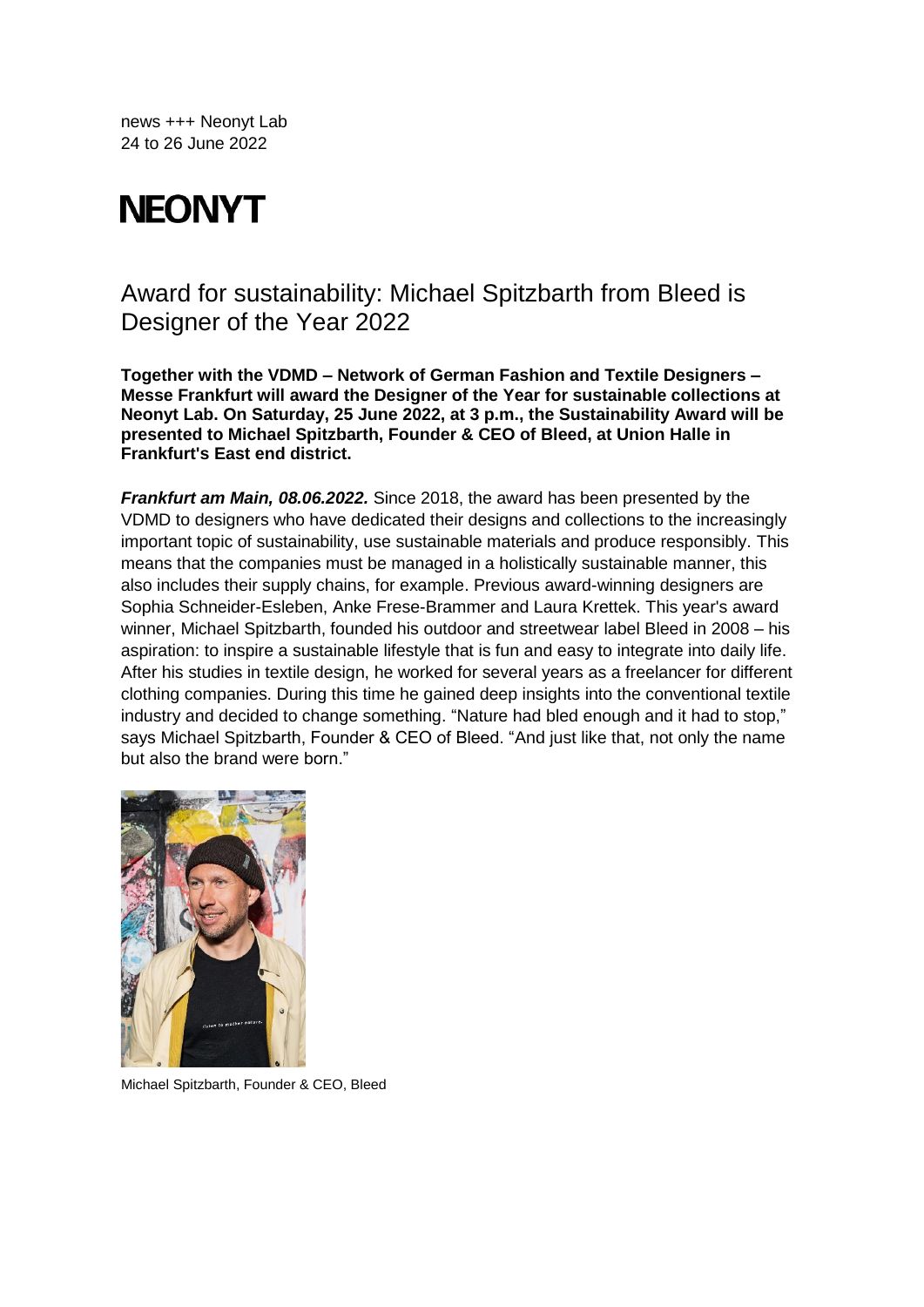### **Save the Date: Award ceremony during the Neonyt Lab.**

The award ceremony will take place on Saturday, 25 June 2022, at the Union Halle in Frankfurt am Main on the Fashionsustain stage during Neonyt Lab. The award will be presented jointly by Olaf Schmidt, Vice President Textiles & Textile Technologies of Messe Frankfurt, and René Lang, President of VDMD. "We are delighted that the Sustainability Award presented by VDMD is again going to such an outstanding designer this year," says Olaf Schmidt. "Bleed has been exhibiting at the Neonyt Trade Show for a number of years, and we have a long-standing friendship. Michael Spitzbarth and his team operate in a climate-neutral way, produce 'toxic free' fashion collections and have managed to win people for the green wave for more than a decade without appointing any fingers." Lisi Maier, appointed member of the German Federal Government's Council for Sustainable Development and Director of the Federal Foundation for Gender Equality, will give a laudatory speech at the award ceremony.

Lisi Maier and Michael Spitzbarth will both be available for interviews afterwards. Interested media representatives should register at [neonyt.com/accreditation](https://presseakkreditierung.messefrankfurt.com/pac/en/login.html) and contact the VDMD in advance at [info@vdmd.de](mailto:info@vdmd.de)

### **Frankfurt Fashion Week – shows sustainable Fashion, Design & Art**

In the week from 20 to 26 June 2022, the city of Frankfurt am Main will be dominated by sustainable fashion, design & art. Numerous events will take place throughout the city under the umbrella brand Frankfurt Fashion Week. Exhibitions, fashion shows, talks, presentations and open studios invite all interested citizens to explore and experience fashion and all topics related to sustainable design. Frankfurt Fashion Week thus also offers a marketing platform for the regional fashion and design scene as well as the cultural and creative industries. Parallel to Frankfurt Fashion Week, Messe Frankfurt is organising the Neonyt Lab from 24 to 26 June 2022 in the Union Halle, which is aimed at consumers and fashion professionals interested in sustainability. In addition, from 21 to 24 June 2022, Messe Frankfurt will be bringing together the globally oriented B2B events Techtextil, Texprocess and Heimtextil Summer Special, which will highlight themes of particular relevance to the international fashion and living sector. Frankfurt Fashion Week is a multi-layered, easily accessible and cross-generational offer of the city of Frankfurt am Main.

The Neonyt Lab will take place from 24 to 26 June 2022 at Union Halle in Frankfurt am Main.

**Visitor ticket:** [neonyt.com/ticket](https://visitortickets.messefrankfurt.com/ticket/de/ticket_select.html?reset_remove_personalized_tickets=true&_appshop=mf_tap20160620_1992)

**Press accreditation:** [neonyt.com/accreditation](https://presseakkreditierung.messefrankfurt.com/pac/en/login.html)

**Press releases & images:** [www.neonyt.com/press](http://www.neonyt.com/presse)

**Social media:** Instagram: [instagram.com/neonyt.fashion](https://www.instagram.com/neonyt.fashion/?hl=de)